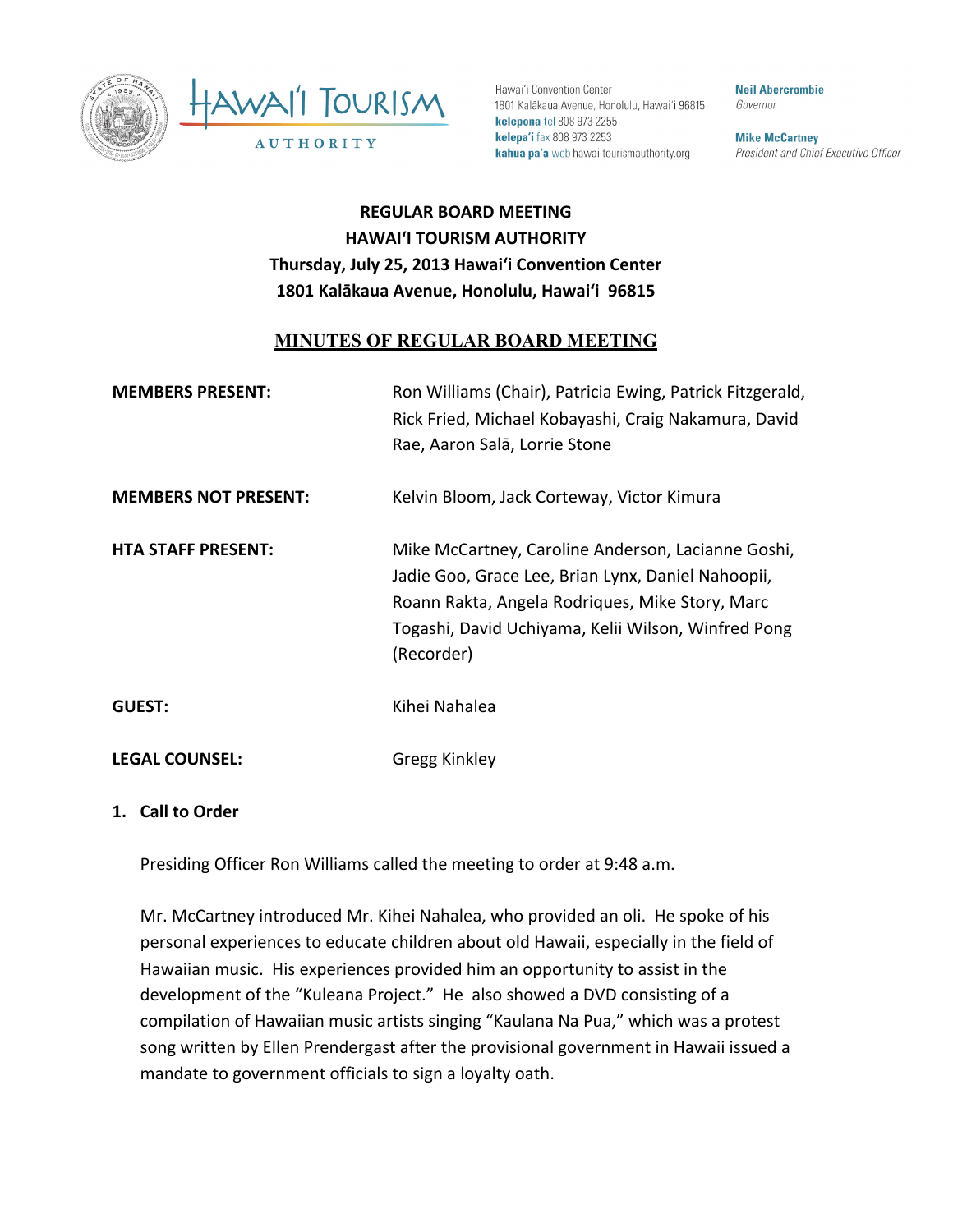#### **2. Approval'of'Regular'and'Executive'Minutes'of'Prior'Board'Meetings**

A motion was made by Mr. Fried and seconded by Ms. Ewing to approve the minutes of the Regular Board meeting and executive session conducted on June 27, 2013. The motion was unanimously approved without any amendment or reservation by any of the Board members present.

# **3.** Report of the Chief Executive Officer Relating to the Implementation of the State Tourism Strategic Plan Initiatives and Staffs' Current Assessment of the Major Market **Areas**

Mr. McCartney referred to the CEO Report that was previously distributed to the Board in a folder containing documents related to the agenda items for this Board meeting. The CEO Report included a narrative of actions conducted by Staff to implement the HTA budget and marketing reports from the respective marketing contractors in each major market area. He provided additional information related to the Tourism Conference on August 22-23, 2013.

Mr. McCartney distributed a document entitled "Cost of a Hawaii Vacation" and provided information covering the period 2012 and 2013 (to date) related to the cost of airfares and hotel room cost. He noted that the rising travel costs of a Hawaii vacation have outpaced growth in personal income over the past two years. There was a discussion of a possible "threshold" amount a visitor may want to spend on a Hawaii vacation. Staff is continuing to monitor and track this information.

Mr. McCartney subsequently provided a PowerPoint presentation entitled "Hawaii's Competitive Advantage." He discussed the market share of outbound travelers for various visitor destinations during the first quarter of 2013. Hawaii is behind Europe, Mexico and Caribbean, respectively. He discussed the various competitive factors related to Mexico and key U.S. city destinations and how other competitive destinations have adopted marketing logos that are very similar to the multi-colored brush stroke "Hawaii" logo. He added that Mexico has also implemented marketing campaigns very similar to those Hawaii has implemented in the past, such as the market saturation campaign in various U.S. cities. Mr. McCartney offered that as a result of competing destinations appearing to follow Hawai'i's lead in visitor destination marketing programs, it supports the rationale for HTA's current exemption from the Hawai'i Sunshine Law by authorizing HTA to discuss only competitive sensitive information in executive session until the need for confidentiality no long exists.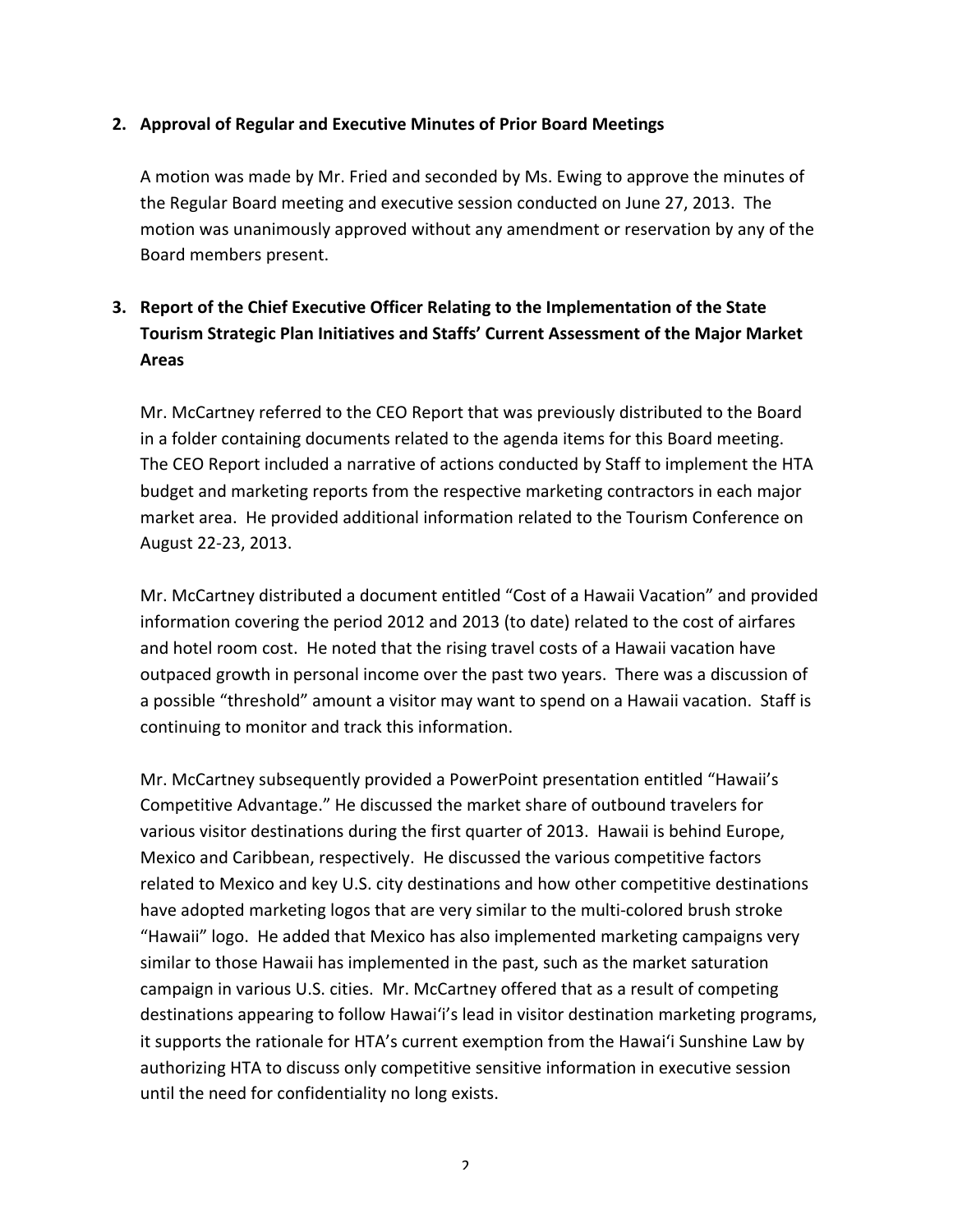Mr. McCartney played a video developed by Mexico of a couple's critical assessment of their Hawaii vacation. Mr. Rae asked why Hawaii would not similarly develop similar ads against other destinations being critical of Hawaii. Mr. Sala noted that the culture of Hawaii needs to be promoted and we are on the "right track" with the current marketing initiatives. Mr. Fried asked if the visitors to Mexico are spending more in Mexico than the visitors to Hawaii. Mr. Uchiyama responded that visitor spending in Mexico is greater because its market share is expanding. Mr. Williams added that the cruise ship industry in Mexico is another variable that makes the Hawaii destination different and less competitive.

Mr. McCartney presented a PowerPoint presentation entitled "Hawaii Convention" Center, The New Era." He discussed the historical costs and revenues arising from the operation of the convention center and the bond debt payments to the Department of Budget & Finance. He noted there is currently no specific bond issued specifically for the convention center. HTA is currently paying  $B & F$  on a "note" with 6% interest. The money collected by B & F is deemed to be "non-tax revenues" and deposited into the state's general fund.

There was a discussion on the current competitive factors impacting the convention center arising from the recent construction of convention centers by other destinations and municipalities. Mr. McCartney presented a "3-step Plan" in response to the competition. The first step was to "Increase Revenue" through the generation of more room nights and events from the CMI segment under a marketing organizational structure called "Meet Hawaii." The second step was to obtain a "New Leadership" for the operation and management of the convention center. He announced AEG Facilities as the new contractor for the operation and management of the convention center. The contract will run for five years from January 1, 2014 through December 31, 2018. The third step would be to develop new and enhanced uses for the convention center to increase use and revenues while reducing TAT revenue requirements. An "HCC Special Investigatory Committee" will be developing recommendations for new and enhanced uses and will be presenting them to the Board for approval in early 2014.

Ms. Stone asked how HTA would be able to change the future use of the convention center when HTA and AEG will be executing a contract to operate and manage the convention center under its current use. Mr. McCartney responded that a provision would be included in the contract with AEG authorizing HTA to implement plans for new and enhanced utilization of the convention center.

3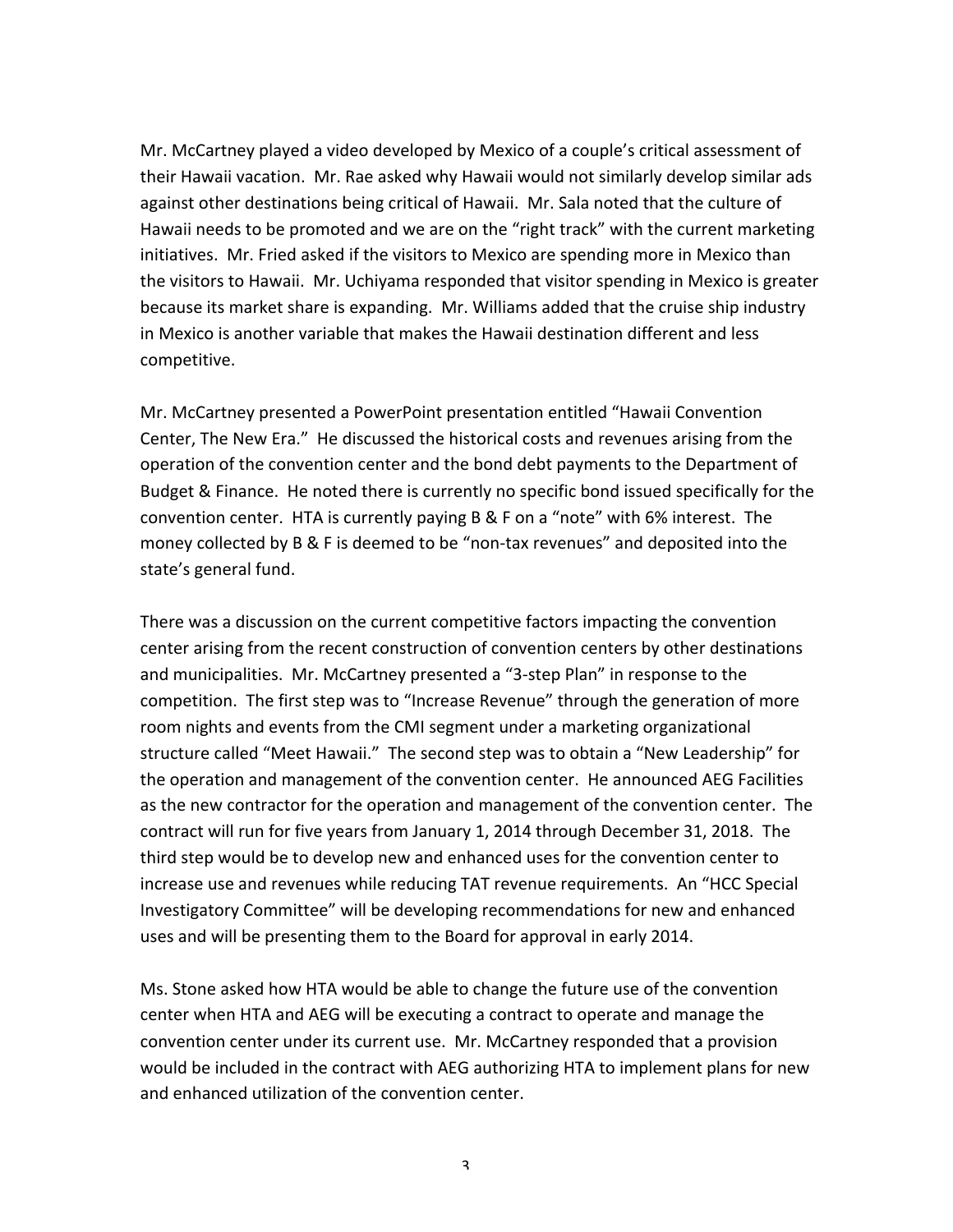### **4. Review'of'Recent'and'Upcoming'Permitted'Interactions**

Mr. Salā stated that on July 12, 2013, he met with Ms. Ewing in Kaua'i to obtain information regarding tourism capacity issues. There were no discussion or commitment to vote on any matter pending decision-making by the Board.

### **5. Approval'of'HTA's'Financial'Reports**

Mr. Togashi summarized the HTA financial statements for the month ending May 31, 2013 by referring to the written summary and financial statements contained in the Board folder for this meeting that was previously distributed to the Board members.

The following financial statements covering the **HTA Special Fund** as of May 30, 2013 were distributed to the Board and discussed by Mr. Togashi: Expenditure Statement-Prior Year Funds FY 2013 as of month ended 5/31/2013; Income Statement-Current Year Appropriation (Modified Cash Basis) FY 2013 as of month ended 5/31/2013; Budget Statement FY 2013 as of month ended 5/31/2013; Balance Sheet (Modified Cash Basis) FY 2013 as of month ended  $5/31/2013$ ; Schedule of Reserve Balance FY 2013 as of month ended 5/31/2013; and, Revenue-Actual vs. Forecast FY 2013, 34.2% or \$71 million FY 2012/2013.

He stated that as of May 31, 2013, there was approximately \$6 million less in cash because of the monthly expenditures in May and there were no TAT revenues deposited into the HTA Special Fund after reaching the "cap" for the 2013 fiscal year. He also noted that \$71.7 million was budgeted and of that amount approximately \$68.7 million was either contracted or committed.

Mr. Togashi further discussed the following financial statements previously distributed to the Board covering the **Convention Center Enterprise Special Fund** as of May 30, 2013: Income Statement-Current Year Appropriation (Modified Cash Basis) FY 2013 as of month ended 5/31/2013; Budget Statement FY 2013 as of month ended 5/31/2013; Balance Sheet (Modified Cash Basis) FY 2013 as of month ended 5/31/2013; Revenue-Actual vs. Forecast FY 2013, 17.3% or \$33 million; and, Rolling Forecast for the eight months ending 5/31/2013.

Mr. Togashi noted that as of May 30, 2013, the amount of cash in the special fund decreased to approximately \$11.2 million primarily due to the payment of \$13.7 million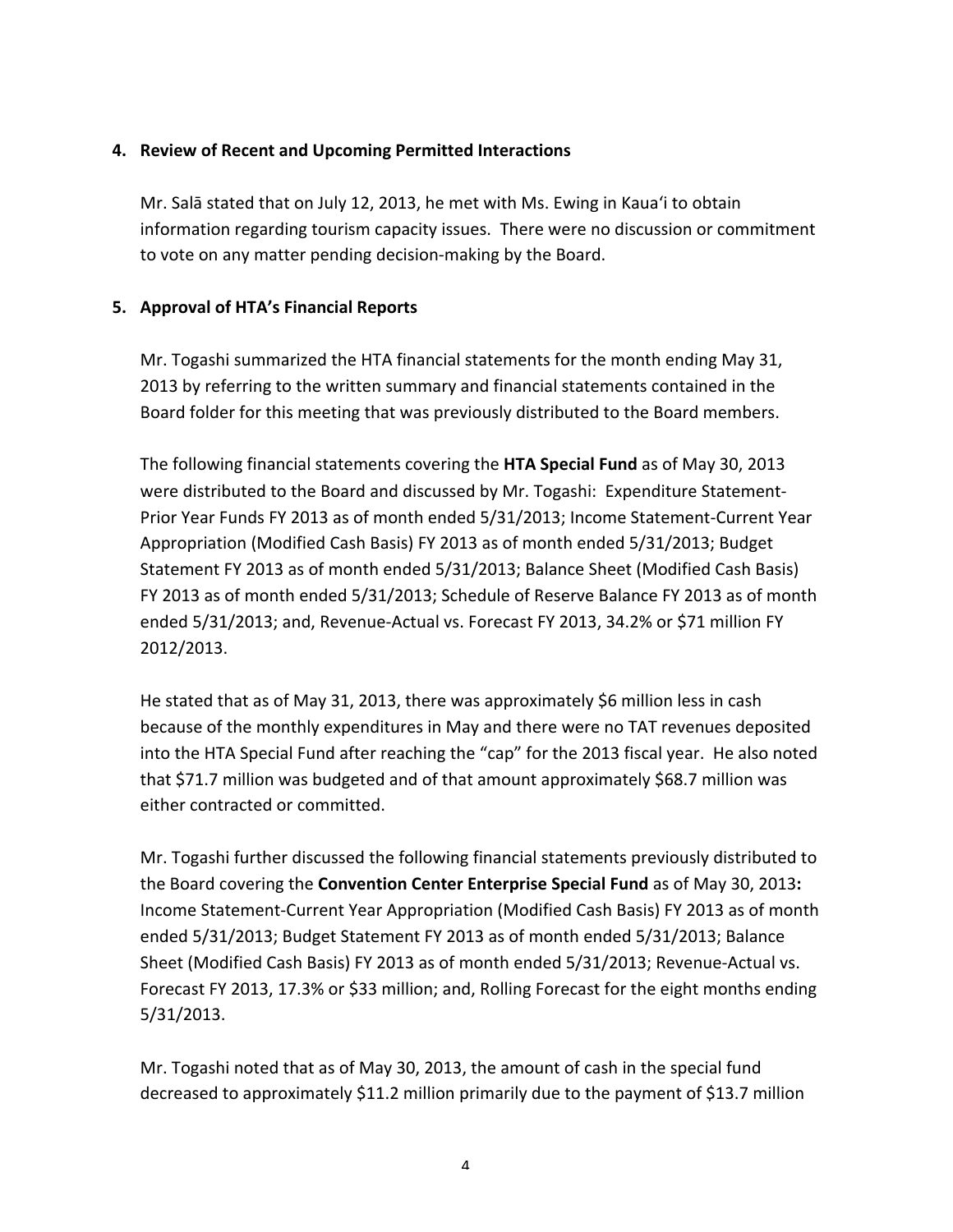in expenditures related to the payment of interest on the debt obligation and to fund operations for the convention center. The Convention Center Enterprise Special Fund also received a deposit of approximately \$1.4 million from the HTA Tourism Special Fund for convention sales and marketing and from receivables arising from convention center operations. He further noted that approximately \$12.9 million is being maintained by SMG for repair and maintenance projects and of this amount approximately \$10.9 million has been encumbered or budgeted for specific projects. The current operating loss of approximately \$2.5 million was approximately \$800,000 less than budgeted. SMG is spending according to budget.

In response to a request for confirmation by Mr. Williams, Mr. Togashi confirmed that plans have been developed for the expenditure of the entire \$12.9 million currently being maintained by SMG for repair and maintenance projects at the convention center. Mr. Togashi further discussed how the SMG operating losses have decreased each year.

Mr. Fitzgerald made a motion to approve the HTA financial statements as of May 31, 2013. Mr. Kobayashi seconded the motion, which was unanimously approved without reservation by any of the Board members present.

The meeting was recessed at 10:47 a.m. The meeting was reconvened at 10:57 a.m.

### **6. Presentation and Discussion on Visitor Statistics**

Mr. Nahoopii initially noted the distribution for the Board's consideration of the "HTA Key Performance Indicators Dashboard" dated June 2013. He also distributed a copy of a press release (HTA Release 13-23) dated July 25, 2013 and with the following headline: "Total Visitor Spending Rose 7 Percent While Arrivals Increased 5.5 Percent in June 2013."

Mr. Nahoopii proceeded to provide a summary of a PowerPoint presentation entitled "Current Visitor Data, June 2013" (dated July 25, 2013). He provided a brief overview of visitor data to date by highlighting the following: for the first half of the year, total visitor expenditures rose 6.9% to \$7.4 billion and arrivals were up  $5.6\%$  to 4.1 million visitors; that in June 2013, approximately \$1.3 billion were spent by visitors; and, that an average of 220,717 visitors were in Hawai'i each day, which represented a 4.5% increase in comparison to June 2012.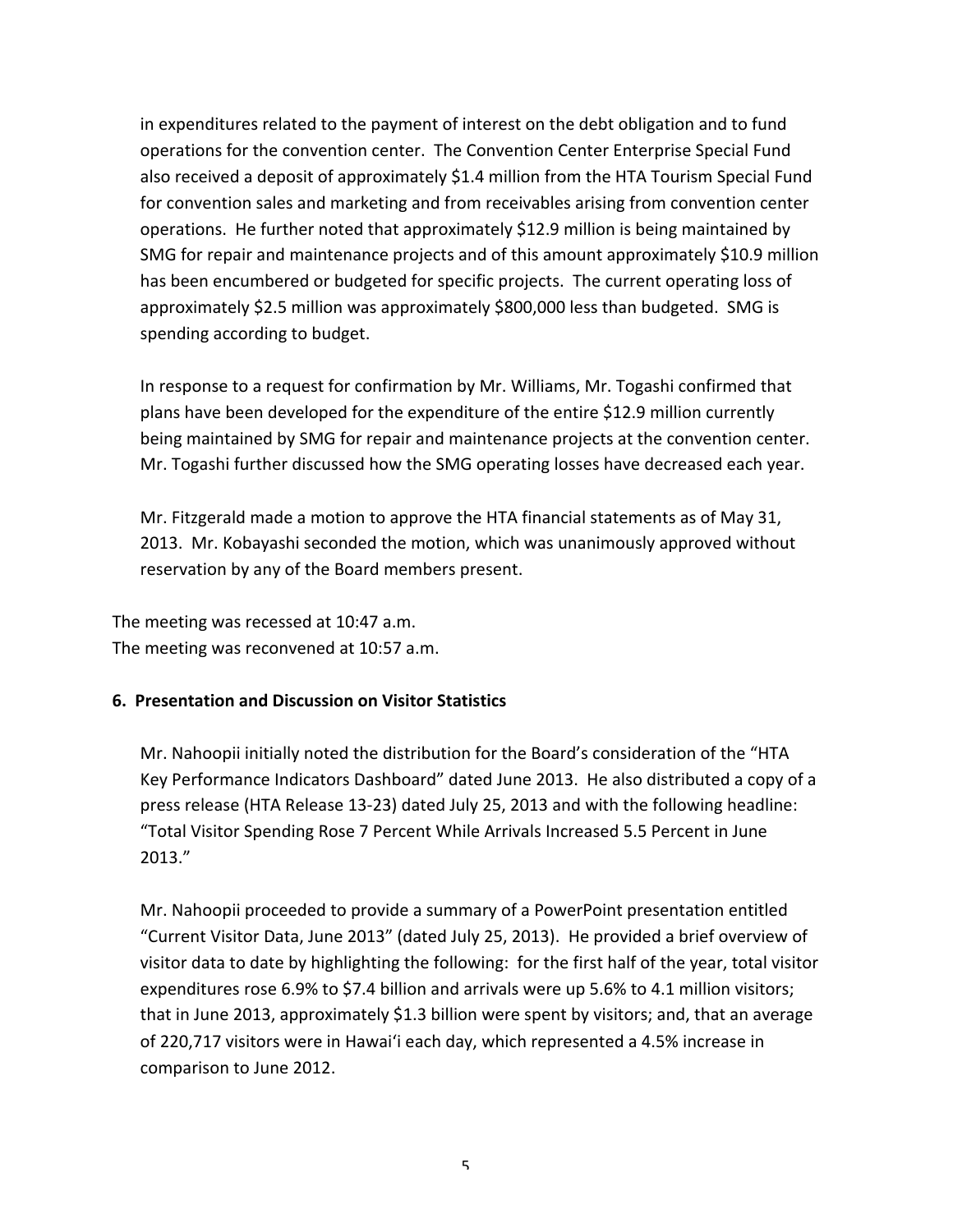Mr. Nahoopii discussed the "Key Performance Indicators, Actual vs. Targets." He noted that arrivals were below target and that a lower than expected daily spend and shorter length of stay resulted in lower total expenditures. He indicated that although the current to-date performance in 2013 compares favorably to 2012, we are still behind the "high" targets established by the HTA at the beginning of 2013.

Mr. Nahoopii discussed a chart depicting the "Island Distribution KPI, Actual vs. Targets." He highlighted again that although there were favorable year-over-year results, we are behind the 2013 targets established at the beginning of the year. He noted that except for O'ahu and Maui, the length of stay on the other islands have decreased and resulting in only a modest growth in visitor days.

A chart entitled "Total Seats (Scheduled + Charter)" was discussed by Mr. Nahoopii, who noted that total air seats for June 2013 increased by 8.3% due primarily to new service from Oceania and Other Asia traveling to O'ahu. He subsequently presented and discussed data as of June 2013 from charts entitled "Monthly Visitor Arrivals (Air + Ship)"; "Total Average Daily Census"; and, "Monthly Visitor Expenditures (Air + Ship)." He similarly highlighted that although the June 2013 performances within the respective visitor indicators are below targets, the year-over-year performances remains favorable.

Mr. Nahoopii continued by discussing data on a chart entitled "2013 YTD Total Personal Daily Spending (Arrivals by Air)." He noted that expenditures related to lodging increased by 13% and that shopping expenditures decreased by 19% due primarily to a weaker yen and a shift to food and beverage expenditures by the Japan visitors.

Mr. Uchiyama initiated a discussion on the "visitor spending threshold" and how visitors, especially Japan visitors, are currently spending their money within that threshold. Mr. Williams stated visitors still have a "block of money to spend" and that it is interesting to see how they are currently spending their money. Mr. Uchiyama responded that visitors have been reducing their length of stay and/or "buying down" on the type of room.

Ms. Stone asked that if we are at "our threshold," are we trying to market beyond our threshold or just staying within our threshold. Mr. Uchiyama responded that visitor expenditures remain our priority even after "adjusting" from a drop in visitor arrivals due to the "economic downturn." He discussed the need to enhance business from the meetings, convention and incentive segment, especially during the period from 2016 to 2018 when the leisure segment may be adversely impacted by higher travel costs and reduced air service.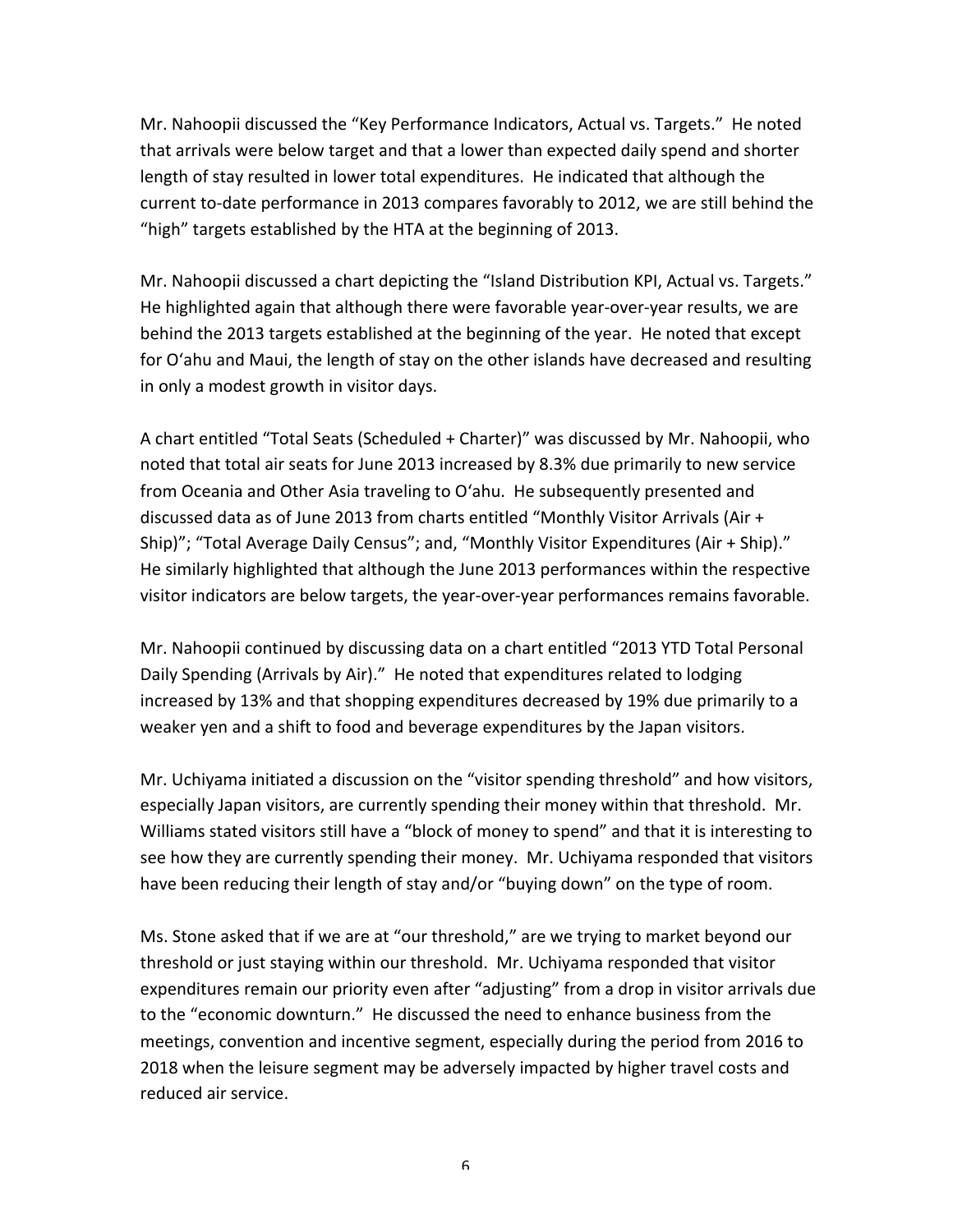In response to a question from Ms. Stone regarding the "policy issues" the Board needs to address regarding the "threshold", Mr. Uchiyama responded that although we need to find the higher spending visitor market that will improve visitor expenditures, we still must be mindful of the need to maintain the volume of visitor arrivals to protect air service to Hawai'i. He further noted the need to selectively pursue the higher spending visitors from China and South East Asia. Finally, he emphasized the need to develop more tourism product experiences for our visitors that also benefit our community.

Mr. Fitzgerald expressed his anticipation that the average daily rate for hotel rooms will increase in the future because of the recent sale of various hotels. In response to a discussion of new ownership of Hawai'i hotels, Mr. McCartney suggested the need for a discussion of career development within the tourism industry at the next Board meeting.

In response to an inquiry from Mr. Fried whether there have been further discussions on the homeless population in Waikiki, Mr. McCartney discussed his frequent meetings with the Mayor and county officials, hotel managers, state officials, and non-profit entities. He expressed his pleasure with the hard work, dedication and commitment within a working group and that the problem needs to be addressed on a statewide basis and not just in Waikiki. Much of the work being done by the working group is not being reported in the media.

In response to an inquiry from Mr. Williams, Mr. Uchiyama expressed his belief that the 2013 targets can still be achieved. However, he expressed concern whether the 2014 targets previously approved by the Board can be achieved and may have to be adjusted.

Mr. Uchiyama inquired whether Staff may adjust the 2014 targets based on a percentage increase over the actual and projected numerical data for 2013. Staff will utilize the same percentage increase from 2013 to 2014 as reflected in the numerical targets for 2013 and 2014 previously approve by the Board. Mr. Williams expressed the need for the Board to approve any adjustment to the 2014 targets since the numerical targets and percentage increases for 2013 and 2014 were previously approved by the Board as a "whole package." Ms. Stone added that subject to the legal opinion by the Deputy Attorney General, any approval by the Board at this time may not be authorized under the agenda filed for this meeting.

In response to a request by Mr. Uchiyama for the Board to consider whether to adjust the 2014 targets before the Tourism Conference on August 22 and 23, Mr. Williams